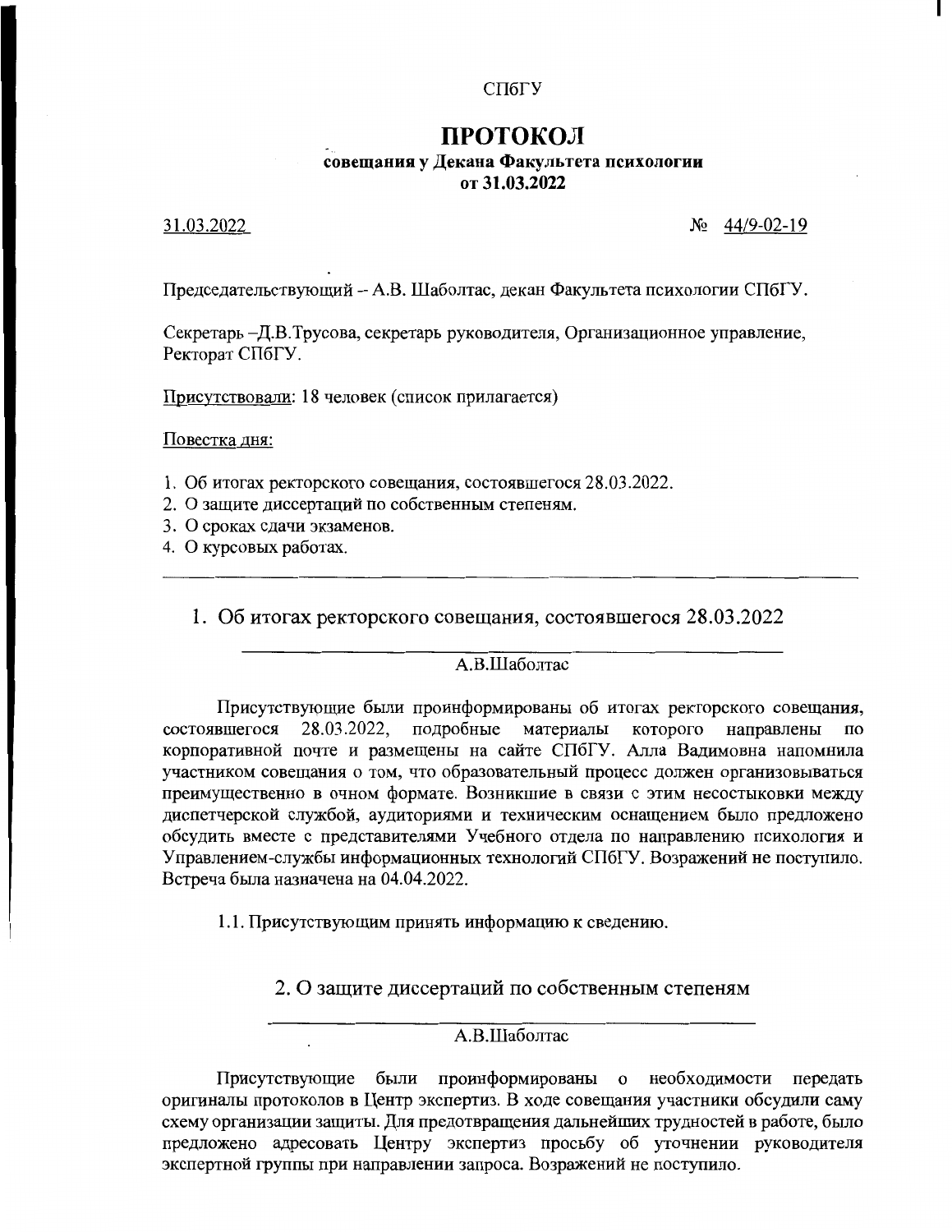2.1. Присутствующим принять информацию к сведению.

3. О сроках сдачи экзаменов

Н.А.Медина Бракамонте

На совещании был поднят вопрос о проведении экзамена у магистрантов 19.04.2022. После обсуждения, участники пришли к решено, что удобные дни для проведения экзаменов-18.04. и 21.04.2022.

3.1. Присутствующим принять информацию к сведению.

4. О курсовых работах

А.В.Шаболтас

Присутствующие были проинформированы о то, что при подаче заявления с темой курсовой работы, на бланке заявления обязательно должна стоять подпись научного руководителя как подтверждение темы со стороны кафедры и руководителя. В случае, если в старой версии полученного бланка отсутствует графа руководителя, ее необходимо заполнить от руки. После обсуждения тем и руководителей на кафедре всем необходимо подать выписки в учебный отдел.

4.1. Присутствующим принять информацию к сведению.

Председательствующий

 $\mathcal{Y}$ 

А.В.Шаболтас

Секретарь

Д.В.Трусова